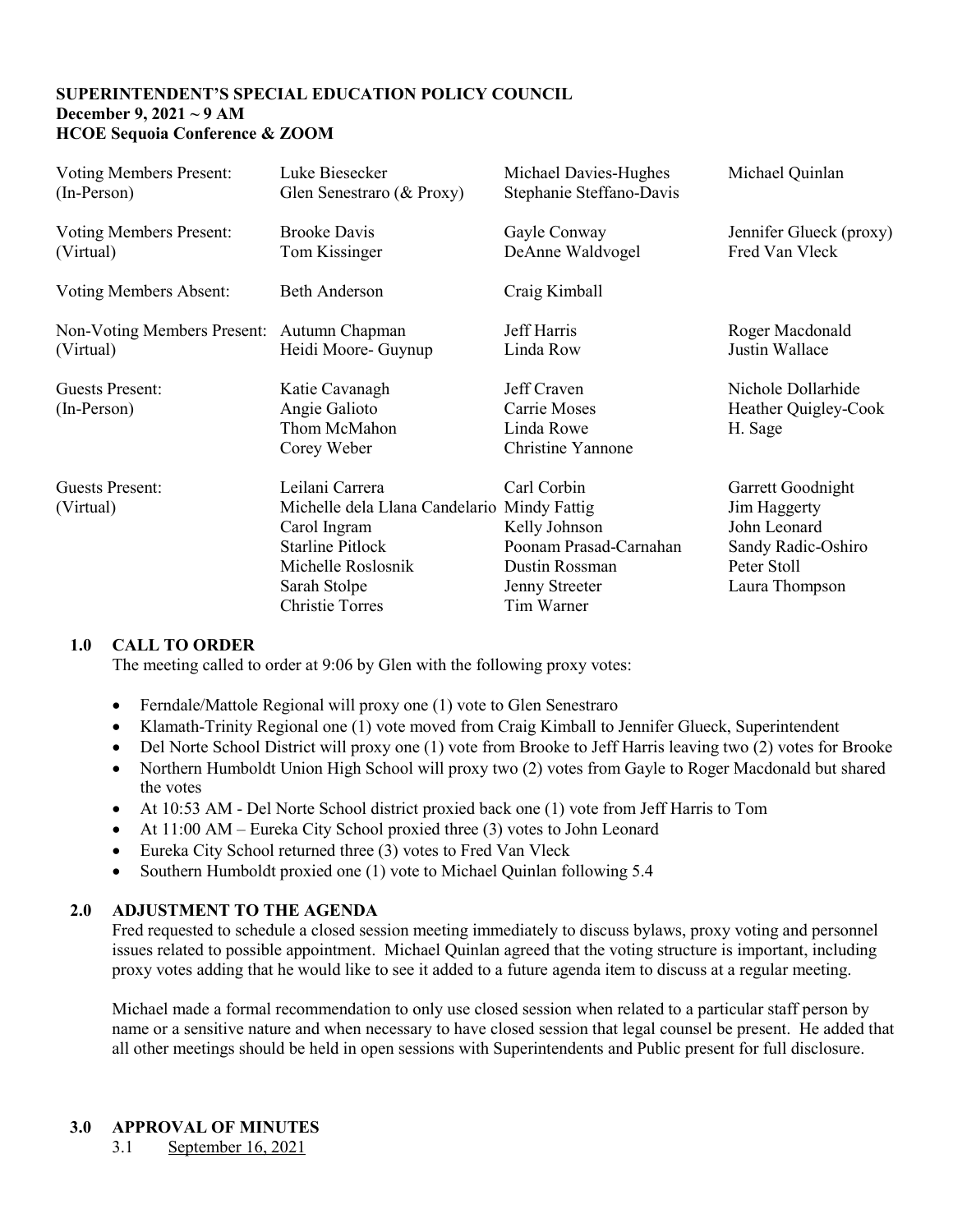#### 3.2 November 30, 2021

A motion was made by Michael Davies-Hughes and seconded by Michael Quinlan to approve the minutes for September 16 and November 30, 2021 as read. The motion passed with the following roll call vote. (20/0)

| AYES:    | Senestraro (Proxy), Biesecker, Conway/Macdonald, Davies-Hughes, Davis/Harris, |
|----------|-------------------------------------------------------------------------------|
|          | Glueck, Kissinger, Moore-Guynup, Quinlan, Senestraro, Van Vleck, Waldvogel    |
| NAYS:    | None                                                                          |
| ABSTAIN: | None                                                                          |
| ABSENT:  | Anderson, Kimball, Steffano-Davis                                             |

#### **4.0 PUBLIC COMMENT**

H. Sage voiced appreciation of the open session.

#### **5.0 ACTION ITEMS**

5.1 Update on SELPA Executive Director

Glen and Michael Davies-Hughes shared what led up to the Policy Council's recent decision and vote to have Glen make decisions on behalf of the SELPA Policy Council until an Executive Director was hired. Since this action was taken, the council has received an in-depth list of items currently needing SELPA action that shows the necessity to have an acting or interim director on site for day to day operations and LEA support

Glen asked if there were in comments from anyone (virtual  $\&$  in-person) which led to numerous Superintendents, SELPA Staff and public representatives voicing their concerns for SELPA and their support to appoint Heather Quigley-Cook as Interim Executive Director.

A motion was made by Michael Quinlan and seconded by Stephanie that Heather Quigley-Cook be appointed as the Interim Director and fulfill all the immediate day to day duties and responsibilities of the SELPA Director while the recruitment and hiring process occurs and also that Glen, as Policy Chair along with Michael Davies-Hughes, Administrative Unit, provide support to Heather in this interim role as is needed. Michael noted that he consulted with School and College Legal Services prior to the meeting to ensure he was following meeting agenda protocol and they had agreed it was acceptable. Glen was unsure that the legality of motion/action being taken as the agenda doesn't specifically note appointing an interim director.

Fred disagreed with the motion saying that it is not noted properly agendized and feels the discussion should be held in closed session.

A motion was made by Fred to table the motion to a meeting to be agendized tomorrow (within 24 hours) and continue the conversation at that meeting.

Michael Quinlan offered to revise the motion and add "… to be vetted by legal".

The council asked for legal counsel and contact was made to Carl Corbin, School and College Legal Services partner, who explained while the motion could be made and a vote taken as it falls on the agenda under "Action" items, it might be best practice to hold another meeting.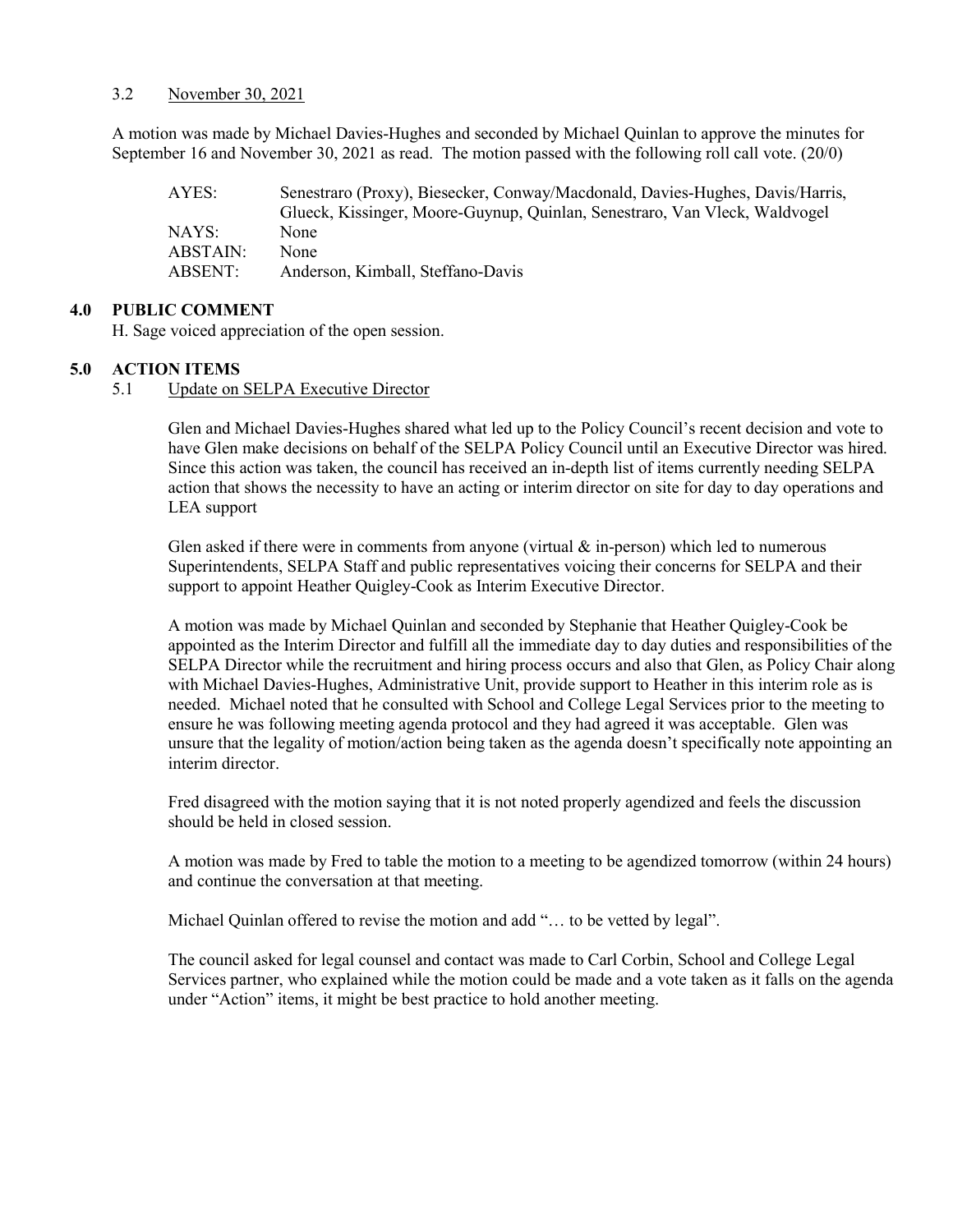Luke seconded the motion. The motion failed with the following roll call vote. (8/12)

| AYES:    | Conway/Macdonald, Biesecker, Davies-Hughes, Kissinger, Van Vleck               |
|----------|--------------------------------------------------------------------------------|
| NAY:     | Senestraro (Proxy), Davis/Harris, Moore-Guynup, Quinlan, Senestraro, Steffano- |
|          | Davis, Waldvogel                                                               |
| ABSTAIN: | None                                                                           |
| ABSENT:  | Anderson, Glueck, Kimball                                                      |

Michael Davies-Hughes reminded the counsel that Michael Quinlan had offered to withdraw his motion if it is agreed to meet within twenty-four hours and for transparency the meeting is held including the voting portion in open session. He agreed that confidential discussion could be during closed session but a report out will be followed up with a vote in open session. Fred withdrew his motion to table the appointment.

A motion was made by Michael Quinlan and seconded by Heidi to hold a special meeting tomorrow with the agendized item stating the possible appointment. We will go into closed session for discussion and the recommendation and vote will be taken during open session. The motion passed with the following roll call. (20/0)

| AYES:    | Senestraro (Proxy), Biesecker, Conway/Macdonald, Davies-Hughes,             |
|----------|-----------------------------------------------------------------------------|
|          | Davis/Harris, Kissinger, Moore-Guynup, Quinlan, Senestraro, Steffano-Davis, |
|          | Van Vleck, Waldvogel                                                        |
| NAYS:    | None                                                                        |
| ABSTAIN: | None                                                                        |
| ABSENT:  | Anderson, Glueck, Kimball                                                   |

Michael Quinlan withdrew his original motion to appoint an interim director.

- 5.2 Discussion Letter from legal counsel regarding Board's decision on short-term plan for vacancy of SELPA Director None
- 5.3 Discussion and Approval SELPA Director Job Announcement Pamphlet & Description The pamphlet and job description were reviewed by the counsel with minimal edits. Once the edits are made, HCOE Personnel will post the position statewide with a closing date of January 21, 2022.

Fred recommended changing the reference to Administrative Credential "Required" to "Preferred". The council asked Mindy if other SELPAs require the credential and she replied that it is extremely unusual to hire without it, but if they did, she'd recommend they be required to acquire the Administrative Credential within their first two years of hire date to continue employment in the director role. She mentioned to the council that her recommendation is to require the credential for many reason, one being the added responsibility on the Program Directors to oversee/evaluate the staff until the Director attains the credential.

A motion was made by Fred and seconded by Michael Davies-Hughes to approve the pamphlet and job description with the amendment of the administrative credential "preferred" and minor edits/typos corrected. The motion failed with the following roll call vote. (7/13**)**

| AYES:    | Conway/Macdonald, Biesecker, Davies-Hughes, Kissinger, Leonard (Proxy)    |
|----------|---------------------------------------------------------------------------|
| NAYS:    | Senestraro, Biesecker, Davis, Moore-Guynup, Quinlan, Senestaro, Steffano- |
|          | Davis, Waldvogel                                                          |
| ABSTAIN: | None                                                                      |
| ABSENT:  | Anderson, Glueck, Harris, Kimball, Van Vleck                              |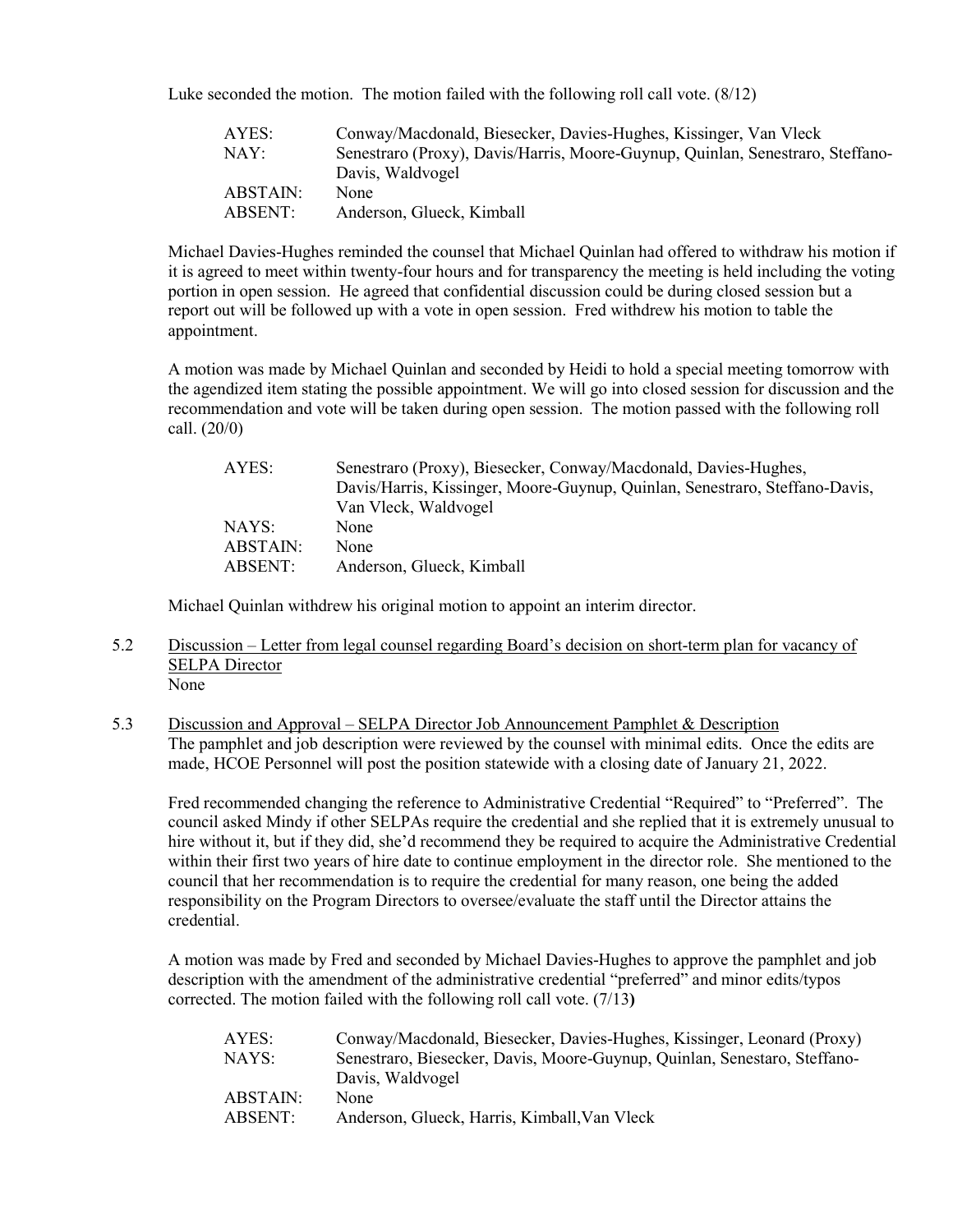A motion was made by Luke and seconded by Michael Davies-Hughes to approve the pamphlet and job description with minor revisions and the alteration that admin preferred and if they do not have it they are required to attain one with two (2) years or be released. The motion passed with the following roll call vote. (13/7)

| AYES:    | Senestraro (Proxy), Conway/Macdonald, Davies-Hughes, Kissinger, Leonard |
|----------|-------------------------------------------------------------------------|
|          | (Proxy), Moore-Guynup, Senestaro                                        |
| NAYS:    | Davis, Quinlan, Steffano-Davis, Waldvogel                               |
| ABSTAIN: | None                                                                    |
| ABSENT:  | Anderson, Glueck, Harris, Kimball, Van Vleck                            |

5.4 Discussion and Possible Approval – Timeline for application process for SELPA Director A motion was made by Michael Quinlan and seconded by Luke to end the application period on January 21st with advertising both state and local. The motion passed with the following roll call vote. (20/0**)**

| AYES:    | Senestraro (Proxy), Biesecker, Conway/Macdonald, Davies-Hughes,             |
|----------|-----------------------------------------------------------------------------|
|          | Davis/Harris, Kissinger, Moore-Guynup, Quinlan, Senestaro, Quinlan (Proxy), |
|          | Van Vleck, Waldvogel                                                        |
| NAYS:    | None                                                                        |
| ABSTAIN: | None                                                                        |
| ABSENT:  | Anderson, Glueck, Harris, Kimball, Steffano-Davis                           |

5.5 Discussion and Possible Approval – Hiring Process for SELPA Director (Panel? Entire Board? Etc.) Michael Quinlan recommended moving the AU discussion to the fiscal Ad Hoc and brought back to the next Policy Council meeting.

A motion was made by Heidi and seconded by Michael Quinlan to table items 5.5 & 5.6 in January. The motion passed with the following roll call vote (20/0)

Fred added that he wants the discussion of votes due to his recent supervision of South Bay be reflective of his vote by pulling their numbers from the feeder school numbers. Luke added that CHAT would need to make that decision as a regional vote.

| AYES:    | Senestraro (Proxy), Biesecker, Conway/Macdonald, Davies-Hughes, Davis,<br>Kissinger, Moore-Guynup, Quinlan, Senestaro, Quinlan (Proxy), Van Vleck, |
|----------|----------------------------------------------------------------------------------------------------------------------------------------------------|
|          | Waldvogel                                                                                                                                          |
| NAYS:    | None                                                                                                                                               |
| ABSTAIN: | None                                                                                                                                               |
| ABSENT:  | Anderson, Glueck, Harris, Kimball, Steffano-Davis                                                                                                  |

5.6 Discussion and Possible Action – HCOE Administrative Unit Contract

## **6.0 INFORMATION ITEMS**

- 6.1 Director's Report None
- 6.2 Ad Hoc Reports 6.2.1 Fiscal Ad Hoc Meeting - January 6, 2022 9 AM corrected date 6.2.2 Facility Ad Hoc – None Scheduled
- 6.3 Legislative Advocacy Updates None
- 6.4 Community Advisory Committee (CAC) Report Meeting February 10, 2022 None